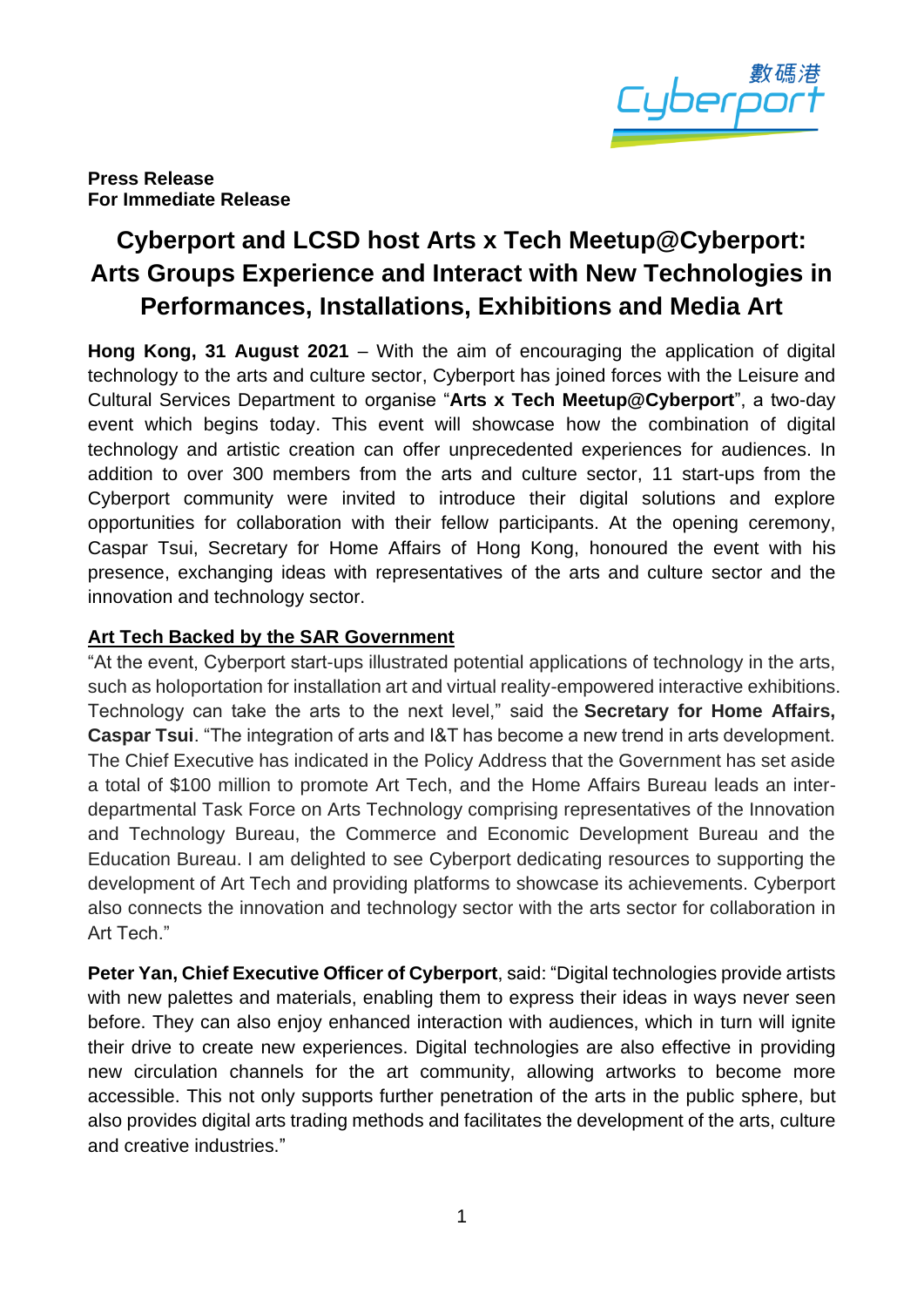

## **Blending Technologies with Performing Arts**

As one of the most direct forms of artistic expression, live performance benefits from realtime exchanges with audiences, yet it is also constrained by the venue, stage setup, props and geographic limitations. This is where technologies come into play, providing a variety of ground-breaking elements. For example, Cyberport community start-up **GameSpace** has applied extended reality (XR) technology to stage performance, blending digital media and performing arts to enrich the audience experience. Performers are also able to interact with their audiences through technological channels. As a showcase for XR technology, GameSpace has previously presented the aesthetics of Chinese paintings via an XR stage.

**Syzygy**, another Cyberport startup, specialises in hologram technologies which can capture performers' actions in the finest detail and transmit the images to remote locations via 5G networks. As a result, audiences can appreciate performances in the form of 3D holograms, and performers located in different regions can perform together.

#### **Strengthening Audience Participation**

Participatory art is an increasingly popular form of artmaking in which the artist engages directly with the audience throughout the creative process, allowing them to become coauthors of the work. This is also a process that digital technologies can facilitate. For example, XR technology expert **XR Dom** enables artists to create 3D paintings against reallife backgrounds, and to generate an extended 4D space in which participants can view and participate in the creation with a mixed reality (MR) headset.

In yet another form of interactivity, **ICE Production** offers solutions for interactive exhibitions which utilise MR technology. Visitors equipped with MR headsets can take pleasure in an immersive experience, as well as interact with the artworks.

#### **Digital Technologies as New Carriers of Art**

Apart from infusing new elements into current artistic forms, digital technologies can also become new carriers of art, allowing artists to work with new media. For example, **MatrixSense**'s hologram technology can be a new form of installation art that allows expression through pure holograms, or even a mix of holograms and reality, significantly expanding the imaginative space available to artistic creators.

Dedicated to digitising stage performances, **Redspots Creative** enables real-time performance capture and automatically animates characters. Performers can still experience real-time reactions from audiences, and can interact with them. In addition, **ConnectAR** allows artists to create with augmented reality (AR), in which the artworks can blend into or even change with the display environment, offering viewers a variety of experiences.

#### **Enhanced Artwork Accessibility Nurtures a Sustainable Creative Environment**

While supplying new tools for artistic creation, digital technologies also play a role in enhancing artworks' circulation. For instance, **Animoca Brands**, a Cyberport unicorn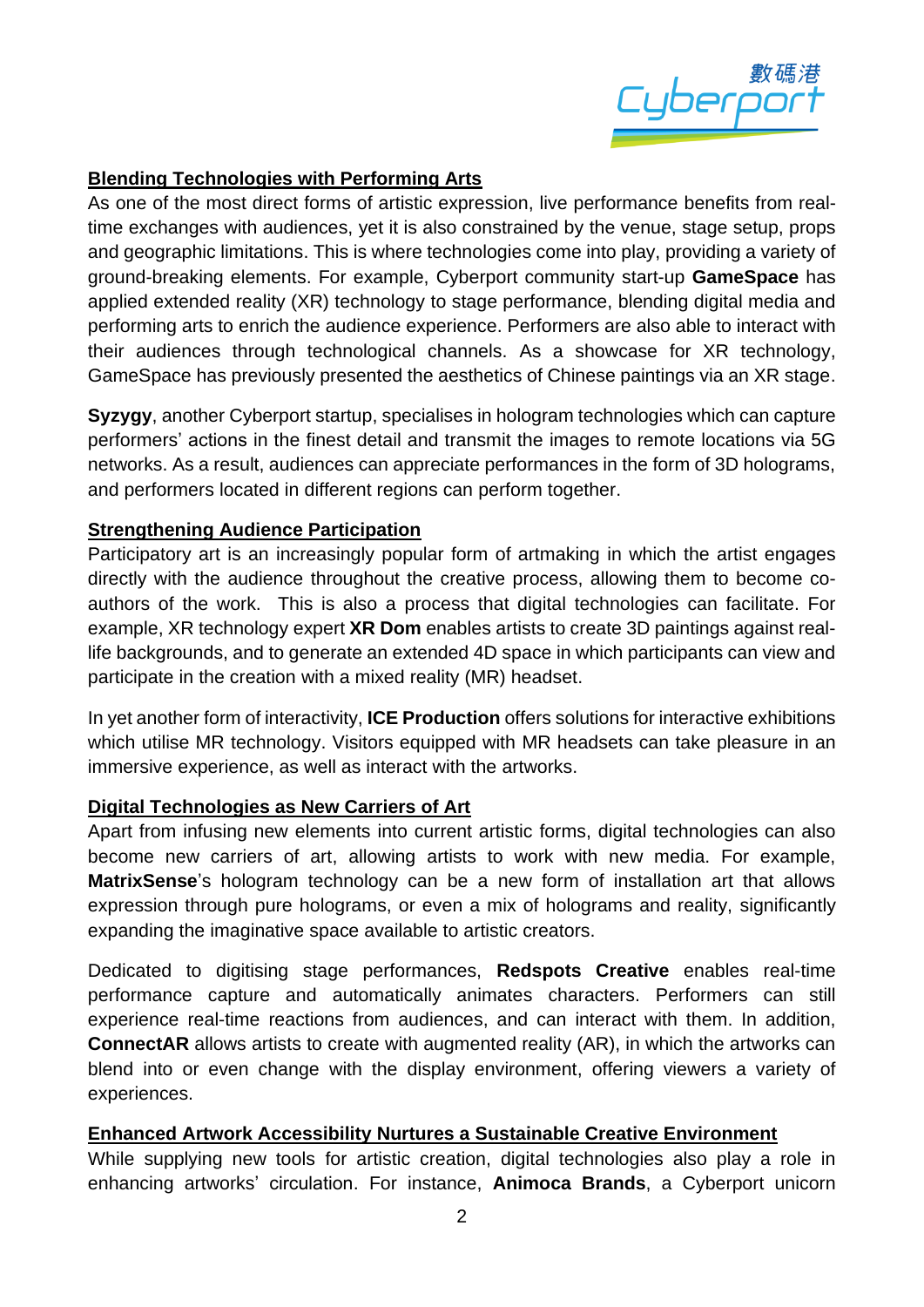

enterprise, has been successful in tokenising artworks into non-fungible tokens (NFTs). A fast-paced platform has also been established to facilitate digital artwork trading. With the help of blockchain technologies, artists can find ways to monetise works that appreciate in value, creating a sustainable environment for artistic creation.

## **Tech and Art Sectors Join Forces**

development.

Looking forward, Cyberport will continue to support the tech enterprises and start-ups in its community and to encourage their partnerships with the arts and culture sector, with the aim of promoting the application of advanced technologies within multiple artistic genres. Pairing services will also be provided so that artists can identify the optimal technological solutions for their work. In addition, Cyberport plans to organise an exhibition of NFTed artworks, as well as events that feature the fusion of Art and Tech, in order to foster exchanges and enhance public awareness of Art Tech.

###

### For high resolution photos, please download via [this link.](https://drive.google.com/drive/folders/1xG3xVmL8xumf4fWePYfyHLcpM7xUia1Z?usp=sharing)

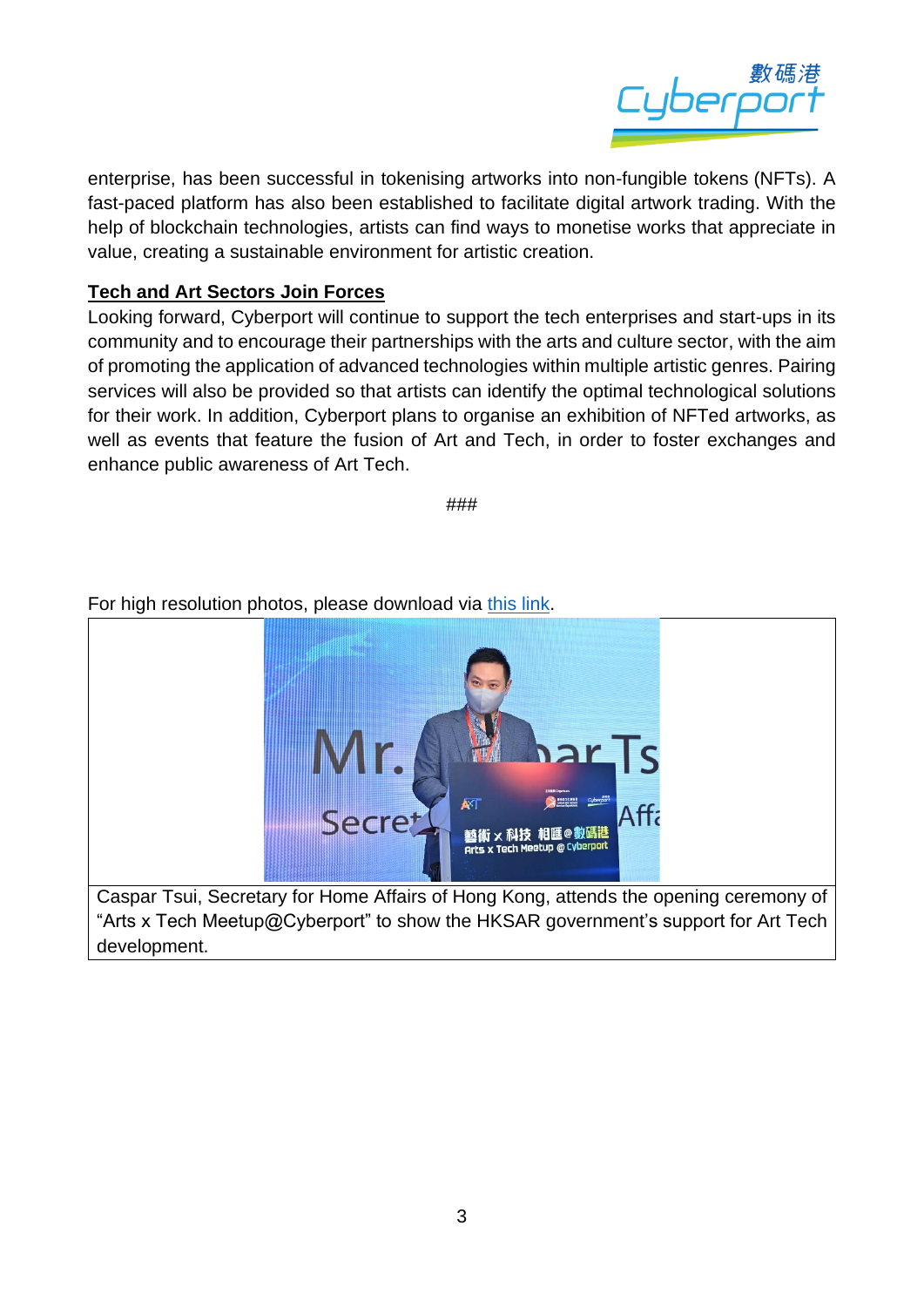



Peter Yan, Chief Executive Officer of Cyberport, believes digital technologies enable artists to express their ideas in new ways, and expand communication channels for the art community. This not only supports further penetration of the arts in the public sphere, but also creates a sustainable environment for artists to continue their work.



During the two-day period, "Arts x Tech Meetup@Cyberport" attracts over 300 attendees from the arts and culture sector.



11 Cyberport Start-ups illustrate how their technologies can support artistic creation and facilitate the circulation of artworks to those in the arts and culture sector.